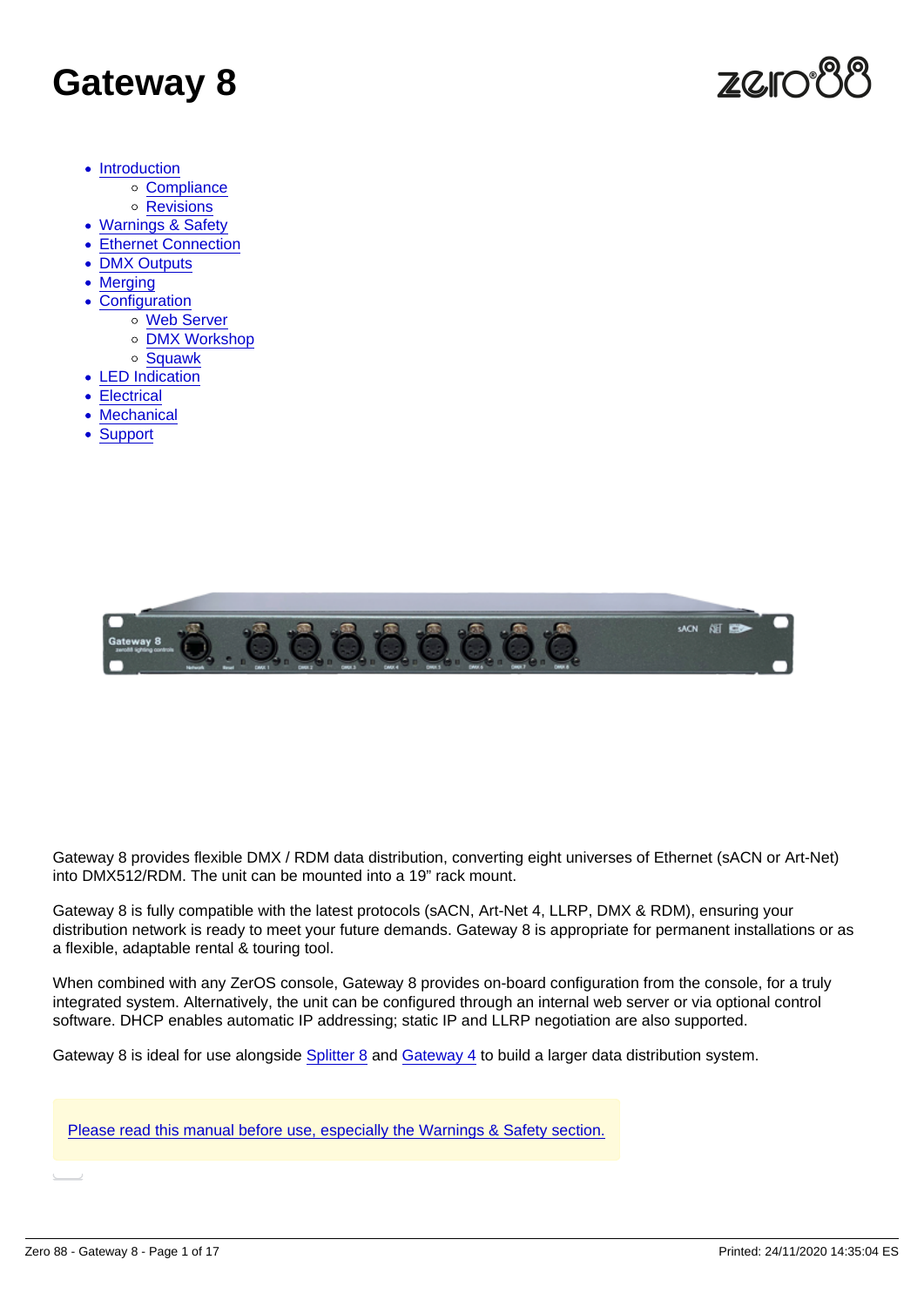E&OE. Cooper Lighting Solutions reserves the right to make changes to the equipment and specification described in this manual without prior notice.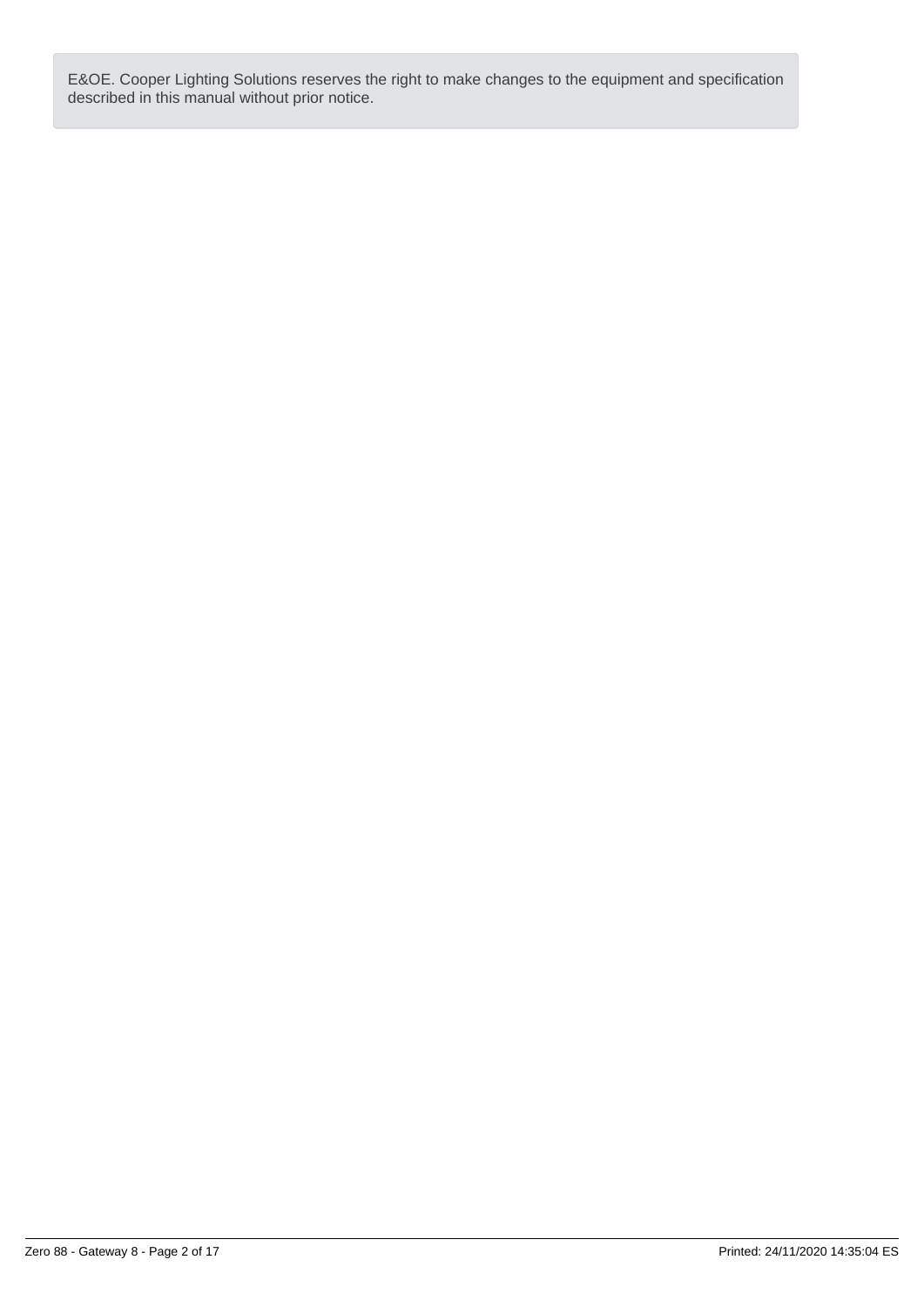### <span id="page-2-0"></span>Introduction

#### Thank you

Thank you for choosing Gateway 8 by Zero 88 to fulfill your data distribution needs. We sincerely hope that your new product will bring you years of trouble-free service. We make great efforts to build in reliability and serviceability at every stage of our development and production processes and include a three-year limited warranty - giving you peace of mind for your investment.

Our extensive dealer network can also provide you with technical service and sales support in your local language no matter where you are in the world. If you have any questions, comments or problems our contact details can be found at zero88.com/support

Once again, thank you for choosing Zero 88.

This manual

This online manual describes the operation of Gateway 8.

For an overview of the Zero 88 Online Manuals, take a look at this video.

For detailed information on each function, the manual has been divided into chapters - one for each major area, which can be navigated using the menu on the left-hand side. You can also search the manual using the search bar top right.

Each section or whole chapters can be exported to PDF by tapping "PDF", found just below the search bar. The whole manual can be exported as a PDF, by tapping "PDF" at the top page of the manual.

Zero 88 online manuals are updated regularly to ensure you have all the relevant information and useful tips. Check out the Revisions section to see what has been added. If you see something that doesn't look right, or have suggestions, please send us an email to [support@zero88.com](mailto:support@zero88.com).

**Compliance**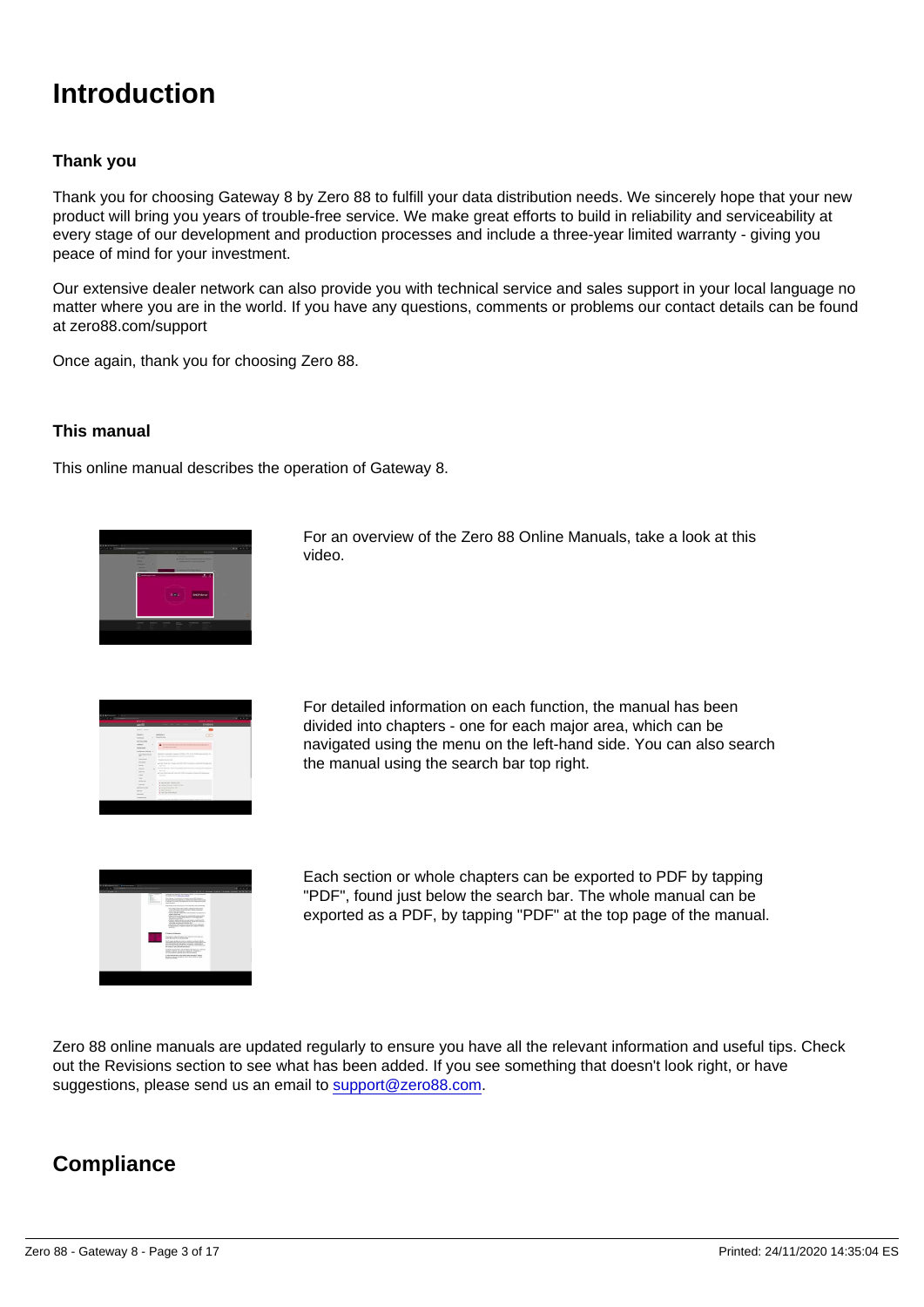#### <span id="page-3-0"></span>**Gateway 8 complies with the following standards:**

BS EN IEC 62368-1:2020+A11:2020. DMX is defined as Energy Source 1 (SELV)

### **Revisions**

#### **Change log of this manual**

- November 2020 DE added ES
- July 2020 Manual Restructured ES
- June 2020 Manual Created ES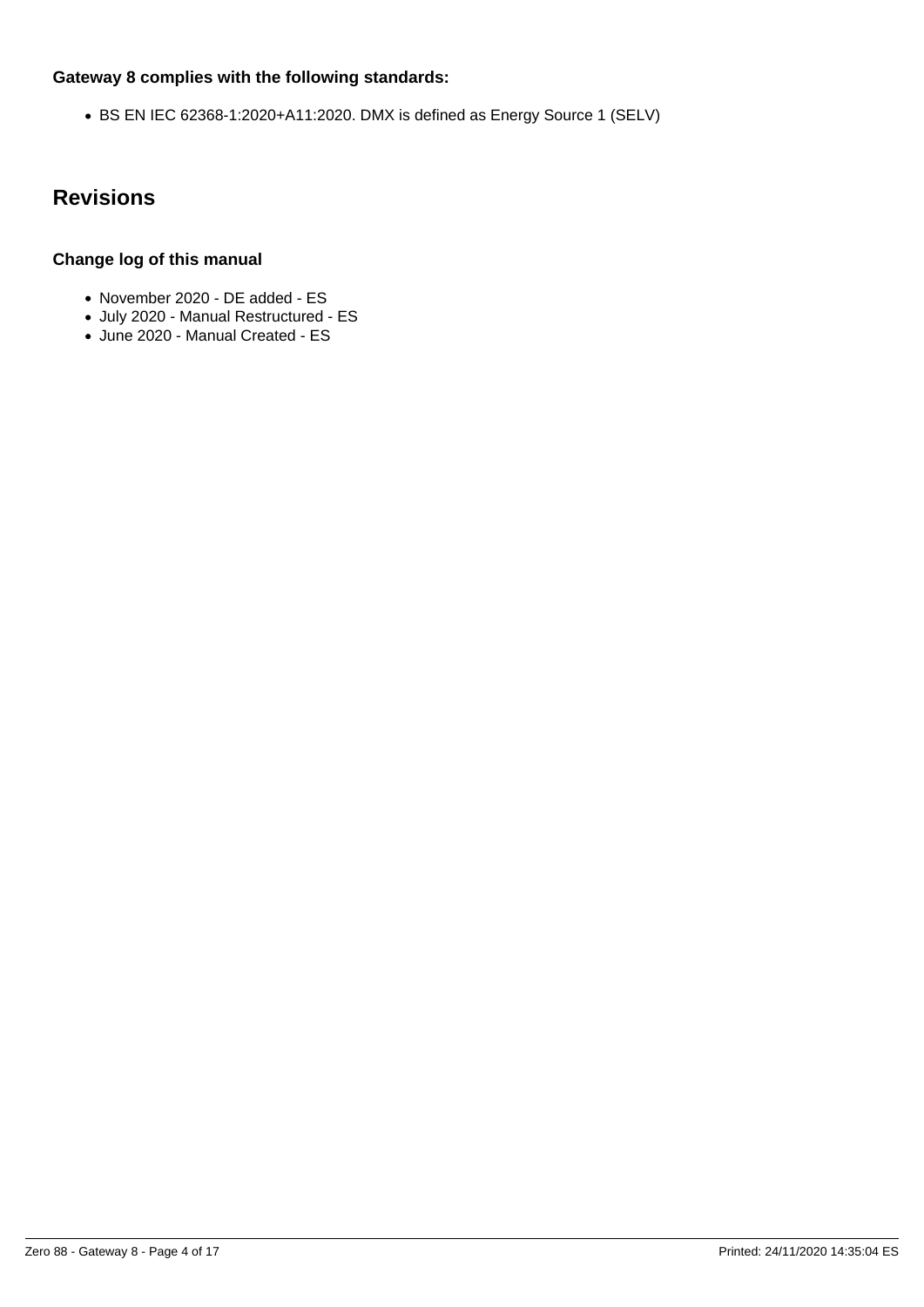### <span id="page-4-0"></span>**Warnings & Safety**

- No user serviceable parts inside.
- This product must be earthed.
- This equipment is designed for professional stage lighting control and is unsuitable for any other purpose. It should be used by, or under the supervision of, an appropriately qualified or trained person.

Zero 88 networking devices are designed for use within a dedicated, stand alone, private, local area network only, for the sole purpose of transmitting and/or receiving nonsensitive entertainment lighting control data. Although they utilize Ethernet networking, these devices should not be connected to the internet.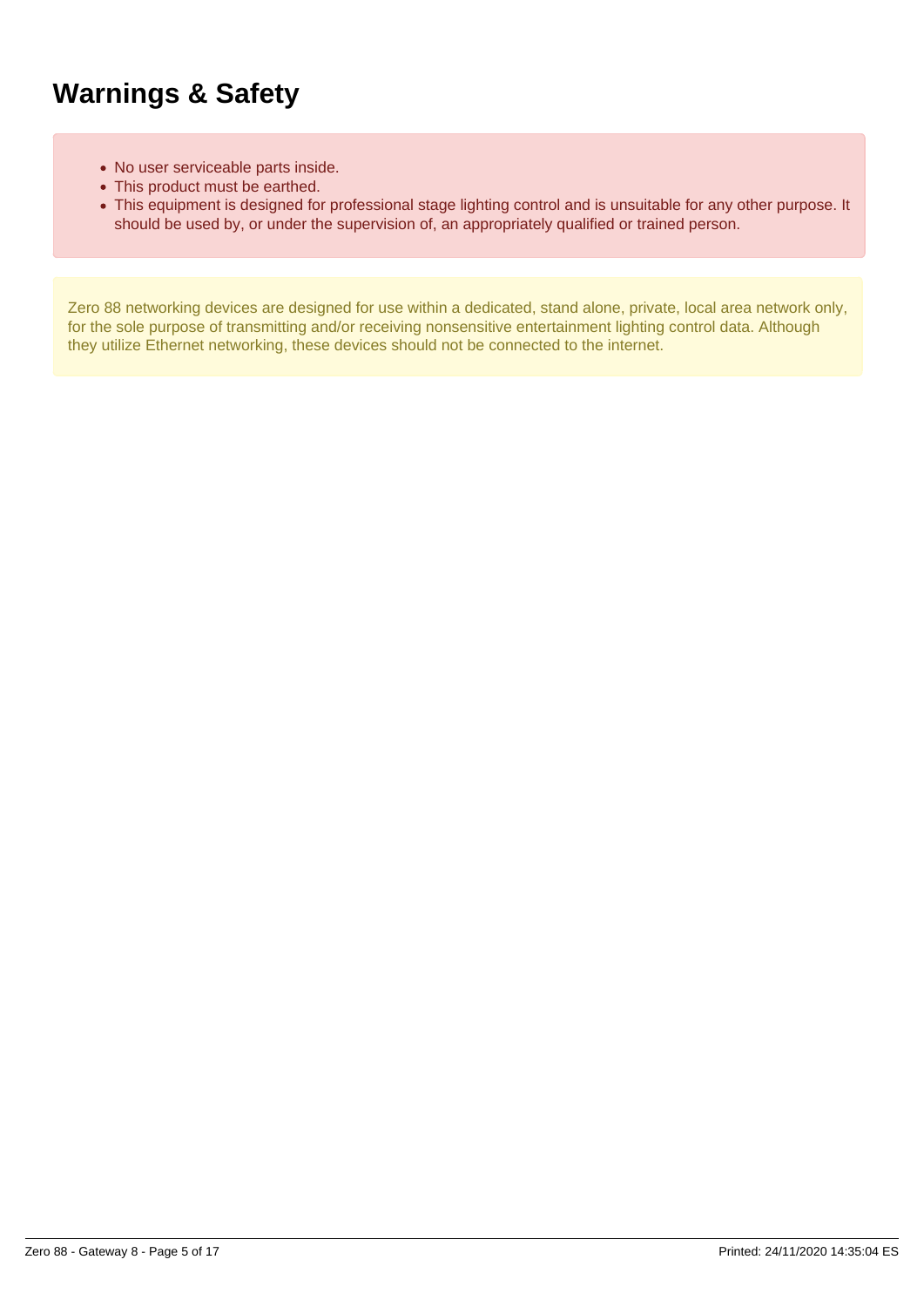## <span id="page-5-0"></span>**Ethernet Connection**

Gateway 8 has an RJ45 (etherCON) connector and supports Art-Net 4 and sACN (ESTA E1.31). Gateway 8 requires Cat 5 cable or better and supports 10BaseT and 100BaseT.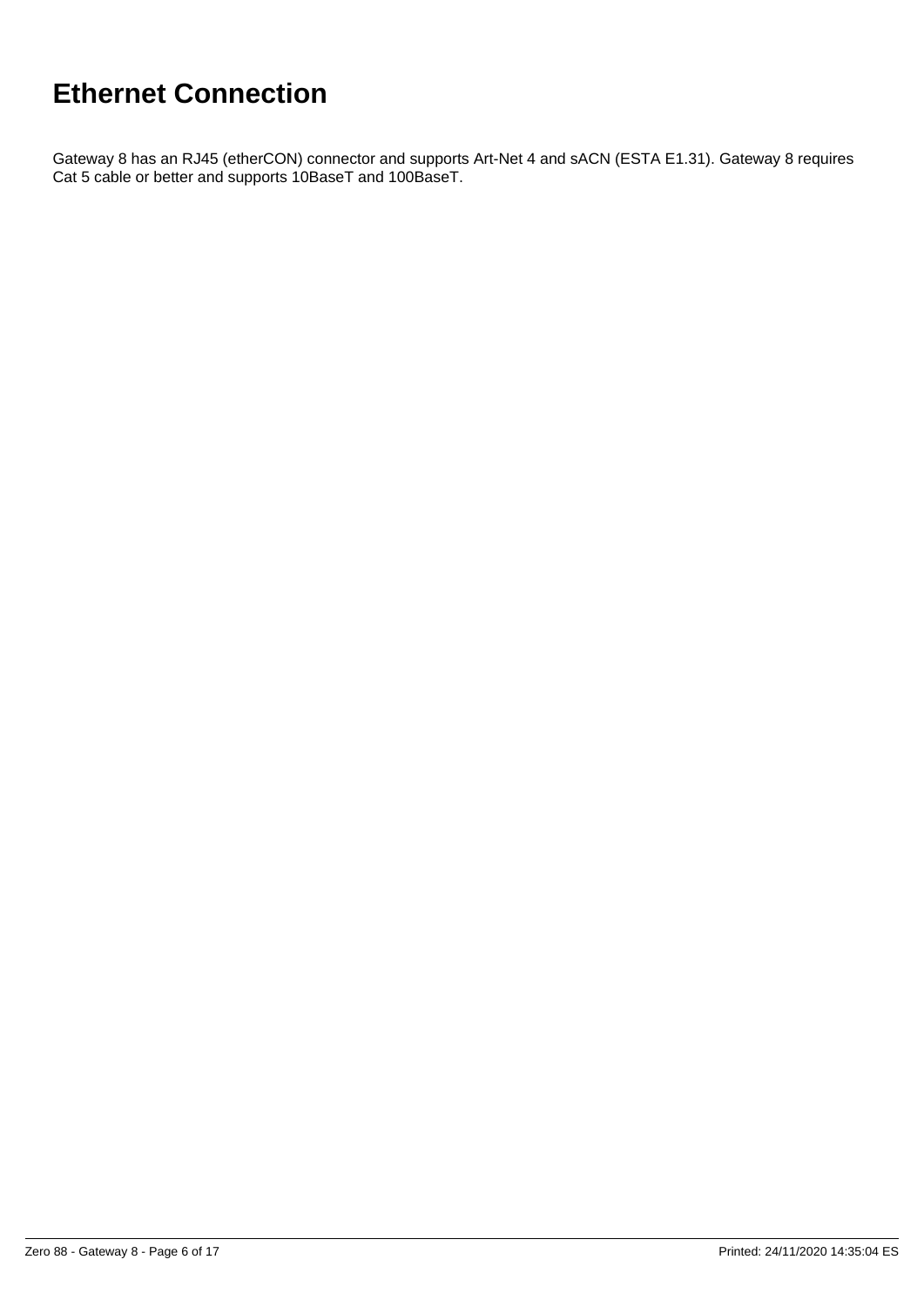## <span id="page-6-0"></span>**DMX Outputs**

Gateway 8 can output a maximum of eight Universes of DMX512 data. There are eight DMX/RDM output ports with female XLR5 connectors.

If network data or connectivity is lost, the device will hold last state.



#### **Universe Addressing**

The universe (Port Address) is used to uniquely identify the DMX data on the network. Art-Net allows universe numbers in the range 0-32767. sACN allows universe numbers in the range 1-65535.

For the avoidance of cross-protocol confusion, users are advised to number universes from 1.

sACN universes 0 & 64000 - 65535 are reserved.

When configuring sACN port numbers using Art-Net, you will not be able to configure between 32768 & 65535.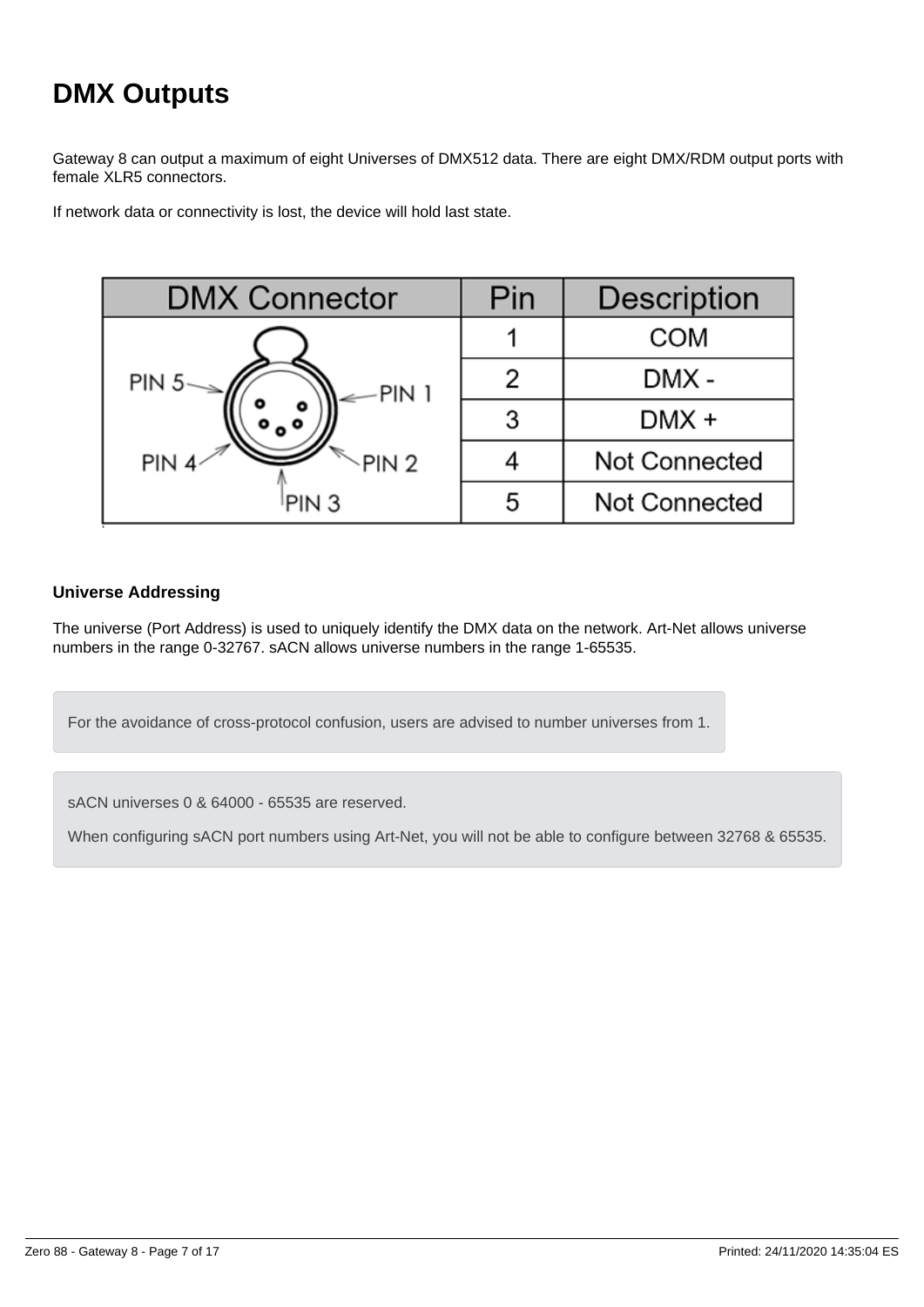## <span id="page-7-0"></span>Merging

Gateway 8 can merge two streams of data to a DMX output. Depending on the settings, merge can operate as HTP/LTP or Priority.

In HTP (highest takes precedence), the levels of each channel in the two streams are compared and the highest value is used.

In LTP (latest takes precedence), the levels of each channel in the two streams is compared to the output; if there is a change, that level is output.

In Priority, the sACN Priority field defines which universe will be output.

Merging with...

- Art-Net
- sACN

#### Art-Net

If two streams from different IP addresses are directed to the same Port-Address, merging will occur. If more streams are directed to the same Port-Address, they will be ignored.

sACN

Merging can operate with both unicast and multicast data.

If two streams from different IP addresses are directed to the same universe, the priority field is checked and the stream with the highest priority is output. If the priority field in both streams is identical, merging will occur.

If additional stream(s) are directed to the same universe, any additional stream with higher priority will take precedence. If the priority is identical to the merging streams, it will be ignored.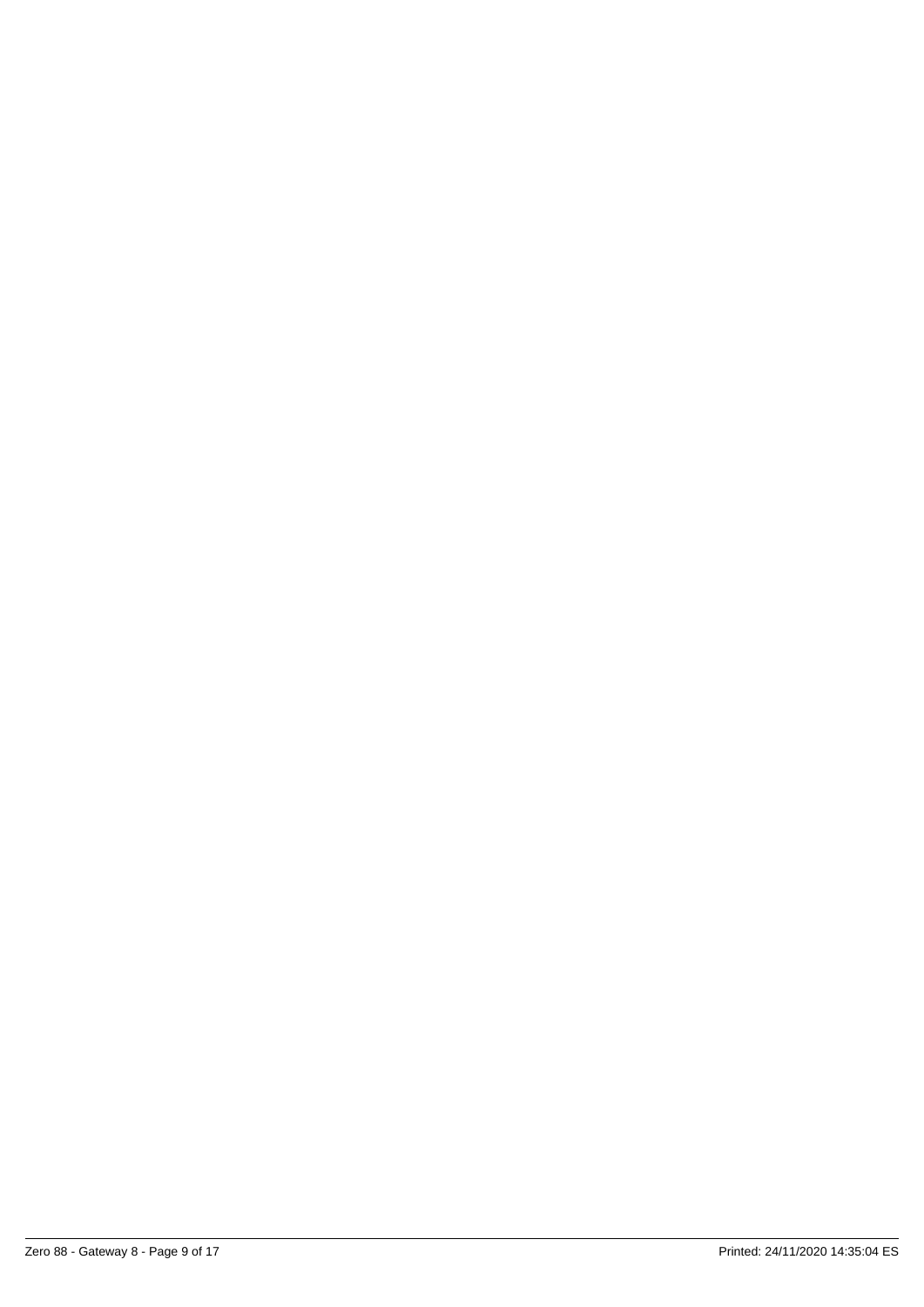## <span id="page-9-0"></span>**Configuration**

Configuration is achieved via the internal web server or via DMX-Workshop. In order to restore the product to its factory default state, hold down the reset button and cycle the power.

#### **Web Server**

To configure Gateway 8 via the internal web-server, either type in the IP address of the product or, if your webbrowser supports NetBios, type "Gateway8". To find the IP address, use DMX-Workshop.

| <b>ZCIO88</b>      |                             |                       |                                                  |               |           | Zero 88<br>Zero 88 Gateway 8<br>(Zero 88 Gateway 8) |            |                   |  |  |
|--------------------|-----------------------------|-----------------------|--------------------------------------------------|---------------|-----------|-----------------------------------------------------|------------|-------------------|--|--|
| <b>IP Settings</b> |                             |                       |                                                  |               |           |                                                     |            |                   |  |  |
|                    |                             | $\epsilon$ Edit       |                                                  |               |           |                                                     |            |                   |  |  |
|                    | <b>IP Address Mode DHCP</b> |                       |                                                  | $\mathcal{L}$ |           |                                                     |            | Online $\bigcirc$ |  |  |
|                    |                             |                       | IP 192.168.0.30                                  |               |           |                                                     |            | Power O           |  |  |
|                    |                             |                       | Subnet Mask 255.255.255.0<br>Gateway 192.168.0.1 |               |           |                                                     |            | Net $\mathbf O$   |  |  |
|                    |                             | Save                  |                                                  |               |           |                                                     |            |                   |  |  |
|                    |                             |                       |                                                  |               |           |                                                     |            |                   |  |  |
| Port Settings      |                             |                       |                                                  |               |           |                                                     |            |                   |  |  |
|                    |                             |                       | Port DMX RDM Delta                               | Universe      | Rate      | Protocol                                            | Merge      | Label             |  |  |
| 1                  | O                           | $\blacktriangleright$ | п                                                | 1             | High<br>v | Art-Net Y                                           | $HTP \sim$ | Port 1            |  |  |
| 2                  | O                           | $\blacktriangleright$ | ∩                                                | 2             | High<br>v | Art-Net Y                                           | $HTP \sim$ | Port <sub>2</sub> |  |  |
| 3                  | O                           | $\blacktriangleright$ | □                                                | з             | High<br>v | Art-Net Y                                           | $HTP \sim$ | Port 3            |  |  |
| 4                  | O                           | $\blacktriangleright$ | □                                                | 4             | High<br>v | Art-Net ~                                           | $HTP \sim$ | Port 4            |  |  |
|                    | O                           | $\blacktriangleright$ | n                                                | 5             | High<br>v | Art-Net v                                           | $HTP \sim$ | Port 5            |  |  |
| 5                  |                             |                       |                                                  |               |           |                                                     |            |                   |  |  |
| 6                  | O                           | $\blacktriangleright$ | n                                                | 6             | High<br>v | Art-Net Y                                           | $HTP \sim$ | Port 6            |  |  |
| 7                  | $\circ$                     | $\blacktriangleright$ | □                                                | 7             | High<br>v | Art-Net v                                           | $HTP \sim$ | Port 7            |  |  |

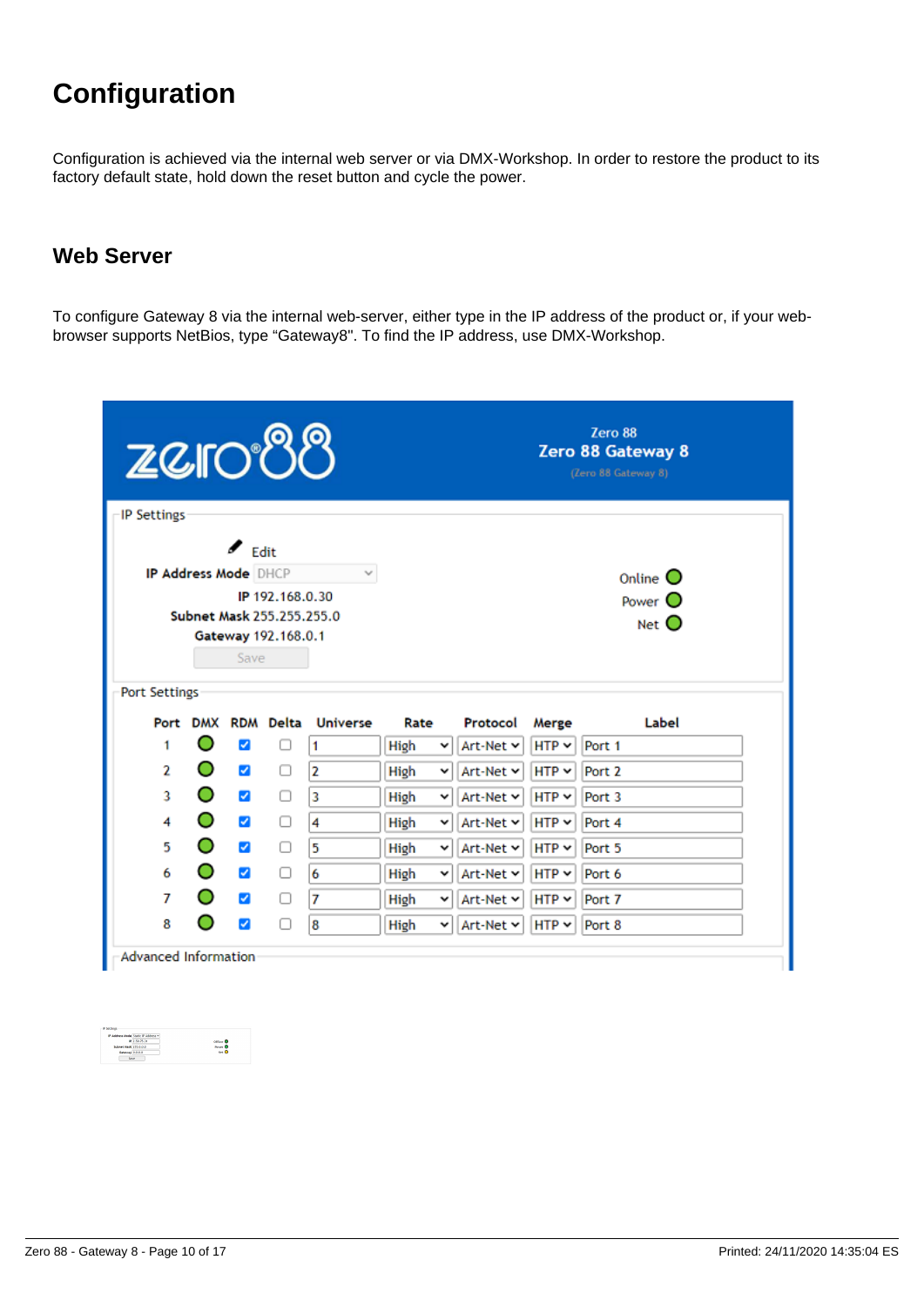#### <span id="page-10-0"></span>**IP Settings**

The IP settings for the product are displayed in the top section of the screen. The Edit control allows the static IP, subnet mask and gateway to be configured. DHCP operation can be selected via DMX-Workshop.

The indicator meanings are as follows:

- Online: Green = live connection between browser & product; Red = connection lost
- Power: Green = powered; Flashing green = Identify; Red = Fault
- Net: Yellow = Link; Green = Art-Net or sACN activity

|    |            |      | Port DAY POM Dalta | <b>Linksame</b> | Rebe        | Protocol Merge                | Label |
|----|------------|------|--------------------|-----------------|-------------|-------------------------------|-------|
| ٠  | $\Omega$   | - 19 | $\Box$             | п               |             | High v Art-Net v HTP v Port 1 |       |
| s. | $\Omega$   | n    | o                  |                 |             | High v Art-Net v HTP v Port 2 |       |
| ٠  | $\Omega$   | n    | o                  | Б               | <b>High</b> | W. Art-Net w. NTP w. Port 3   |       |
| ×  | o          | n    | o                  |                 |             | High v Art-Net v HTP v Port 4 |       |
| x  | o          | n    | o                  |                 | High        | v Art-Net v HTP v Port 5      |       |
| ĸ  | o          | n    | o                  | s               | High        | W Art-Net w HTP w Port 6      |       |
| ,  | $^{\circ}$ | n    | o                  |                 | High        | v Art-Net v HTP v Port 7      |       |
| ŧ  | o          |      | o                  |                 | High        | w Art-Net w HTP w Port B      |       |

#### **Port Settings**

The settings for each DMX port can be configured via the web-browser using the following columns:

- Port: The DMX port number
- DMX: Green shows changing data
- RDM: Tick to enable RDM
- Delta: Tick to enable delta transmission (DMX frames are only sent when network data changes)
- Universe: Set the universe (port address) for this output
- Rate: Sets the DMX refresh rate:
- $\bullet$  High = 24 ms frame time
- $\bullet$  Medium = 32 ms frame time
- $\bullet$  Slow = 48 ms frame time
- Protocol: Select either Art-Net or sACN control over this output
- Merge: Select HTP or LTP merge when 2 controllers send data to this port (for more information, see 'Merging' section).
- Label: Editable field for port name

#### **DMX Workshop**

| <b>Goods Elder</b>                                    |                                                                                             |  |  |  |  |  |
|-------------------------------------------------------|---------------------------------------------------------------------------------------------|--|--|--|--|--|
| Orbiter Membran Vid. 17<br>Heathy 103, MA 0, 13       |                                                                                             |  |  |  |  |  |
| ode Status   Quanus Roussea   Jun Alessande Record    |                                                                                             |  |  |  |  |  |
| <b>Artist Art Net Nodes:</b>                          | <b>Refresh Decover RDM All Locates Off</b>                                                  |  |  |  |  |  |
| 1 - Zero 88 Gateway 8 [192, 168.0.30]                 |                                                                                             |  |  |  |  |  |
| <b>P. O Cardovatory</b>                               |                                                                                             |  |  |  |  |  |
| C Menderbaner Zero 88                                 |                                                                                             |  |  |  |  |  |
| C Frederick                                           |                                                                                             |  |  |  |  |  |
| C Finnance Revision 13, 28                            |                                                                                             |  |  |  |  |  |
| C Fall-safe mode: Not configurable - holds last state |                                                                                             |  |  |  |  |  |
| C P Address 192, 169.0.30 (DHCP)                      |                                                                                             |  |  |  |  |  |
| C Bridno Address: 192, 193, 0.30-1                    |                                                                                             |  |  |  |  |  |
| C DHOP Capables Yes                                   |                                                                                             |  |  |  |  |  |
| C MAC ANNUM COOL AS SHARE                             |                                                                                             |  |  |  |  |  |
| Management LED: 0000:C901401F                         |                                                                                             |  |  |  |  |  |
| <sup>5</sup> Integrity Index Number: n/a              |                                                                                             |  |  |  |  |  |
|                                                       | C ROM: Node is RDM Standard V1.0 capable (Bdrectional DMO).                                 |  |  |  |  |  |
| <b>Co first Moder Rocked from Flash Drive</b>         |                                                                                             |  |  |  |  |  |
| Status: #0001 (4005) Initialise completed.            |                                                                                             |  |  |  |  |  |
| <b>B. O GAVA</b>                                      |                                                                                             |  |  |  |  |  |
|                                                       | th C Dex Output to Port 1) Universe: 1 - TRANSMIT (RDM ON ) (Canal) (Source: Art-Net) (HTF) |  |  |  |  |  |
|                                                       |                                                                                             |  |  |  |  |  |
|                                                       | to @ Dex Culput 2: Port 2) Universe: 2 - TRANSMIT (RDM ON 3 (Canal) (Source: Art-Ret) (HTF) |  |  |  |  |  |
|                                                       | 1919 Day Outsut & Rent S Universe 3 - TRANSPORT (ROMON) 3 (Canadi (Second Artistal) 5-039)  |  |  |  |  |  |
|                                                       | R-C Dex Outsut 4: Port 4 Linkwear 4 - TRANSMIT, BOM ON 3 (Canadi Douces Art-Net) 547FL      |  |  |  |  |  |
|                                                       | R- C Day Output S: Port Staniseres S - TRANSMIT (ROM ON 1 (Cand) Diource: Art-Net) 547F1    |  |  |  |  |  |
|                                                       | R-C Dex Output & Port El Universe & - TRANSMIT (ROM ON 1 (Cang) (Source: Art-Hel) 54TP)     |  |  |  |  |  |
|                                                       | R- C Dex Output 7: Port 7/ Universe 7 - TRANSMIT (ROM ON 1 (Canct) Dioutor: Art-Held 54TP)  |  |  |  |  |  |
|                                                       | R- C Dex Output & Port 81 Universe & - TRANSMIT (ROM ON 1 (Cang) (Source: Art-Hel) 54TP)    |  |  |  |  |  |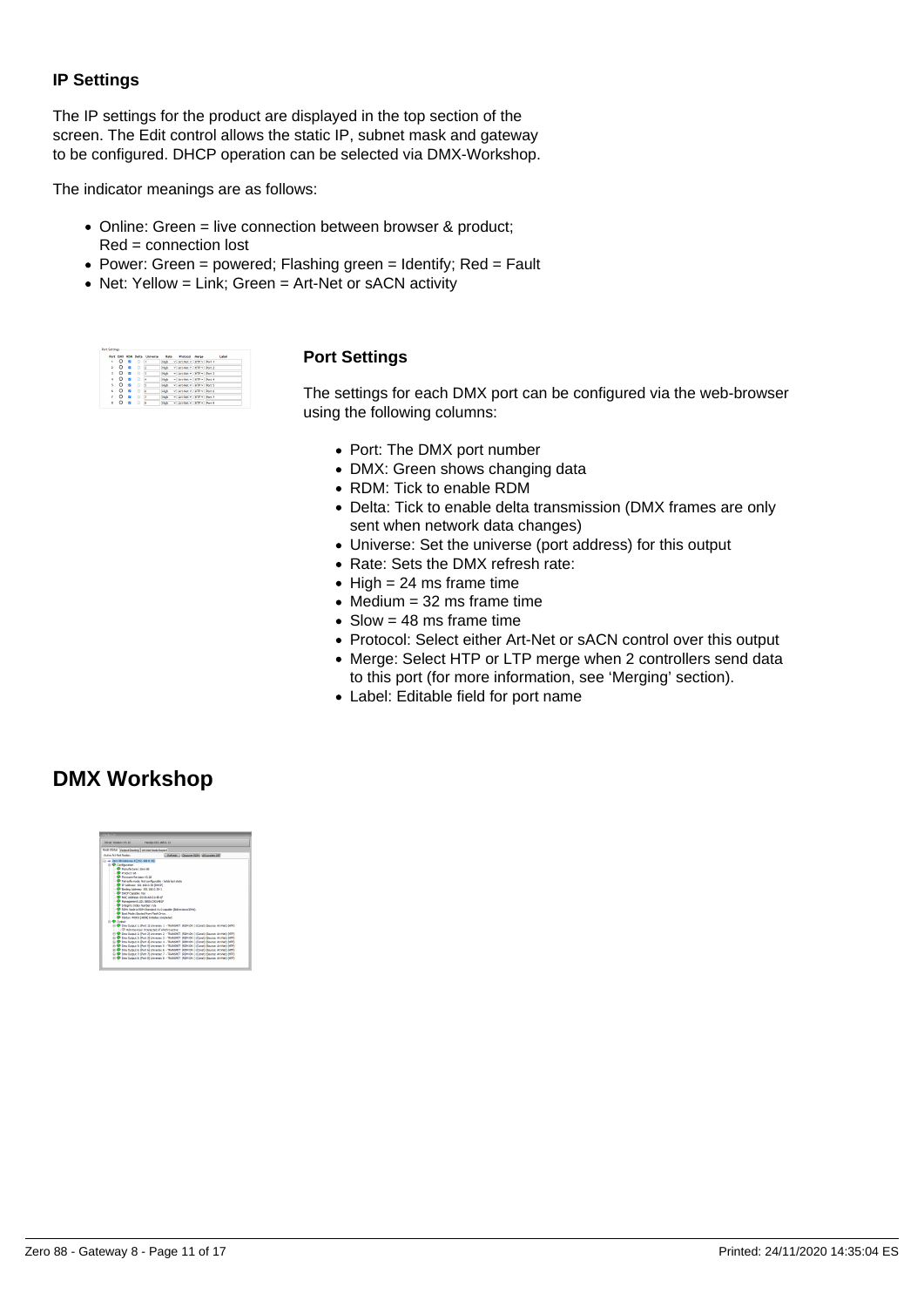<span id="page-11-0"></span>DMX-Workshop™ is a fully featured network management, analysis, configuration and diagnostics tool for lighting networks. You can download the free software from the [Artistic-Licence website.](https://artisticlicence.com/product/dmx-workshop/)

When Gateway 8 is connected to a computer running DMX-Workshop, it should be detected and displayed as an Art-Net node (click the'Node List' tab to verify this). The node can be expanded to show the configuration and DMX output information.

Right-clicking on any entry brings up a menu that offers various functionality:

- The 'Configure Node' option enables configuration of the universe number (port address), protocol (Art-Net or sACN), sACN priority, product name and port labels.
- 'Copy to clipboard' enables all the node information to bepasted into a support request email.
- 'Merge Controls' (selectable only on individual DMX outputs) enables the choice of LTP (latest takes preference) or HTP (highest takes preference) merge modes.
- 'Indicators' enables selection of normal, identify or mute for the LED indicators. Normal is the default behaviour, identify causes the power LED to flash, and mute turns off all the LEDs.
- 'RDM Devices' offers options for device discovery and configuration.
- 'Advanced' leads to 'Programme Upload' and 'Configure IP Address and DHCP' as described opposite.

IP Address Configuration

Choosing the 'Configure IP Address' in the 'Advanced' menu brings up a window that shows the IP and Subnet Mask.

The IP uniquely identifies any nodes or controllers on a network, while the Subnet Mask defines which part of the IP represents the network address and which part represents the host address. For example, a Subnet Mask of 255.0.0.0 means that the first byte of the IP defines the network address and the remaining 3 bytes define the host address.

By default, the product has a static IP address in the range 2.x.x.x. There are situations in which the user may wish to change this - for example, a 192.168.x.x address is generally used in office environments.

A useful additional feature is the ability to enable automatic IP address allocation on networks controlled by a DHCP server (check the 'Enable DHCP' box to activate).

#### Squawk

On a complicated network it is not always easy to relate what is showing on screen to the physical location of the nodes. A single press of the factory reset button on Gateway 8 causes the product to send a message over the network to the console.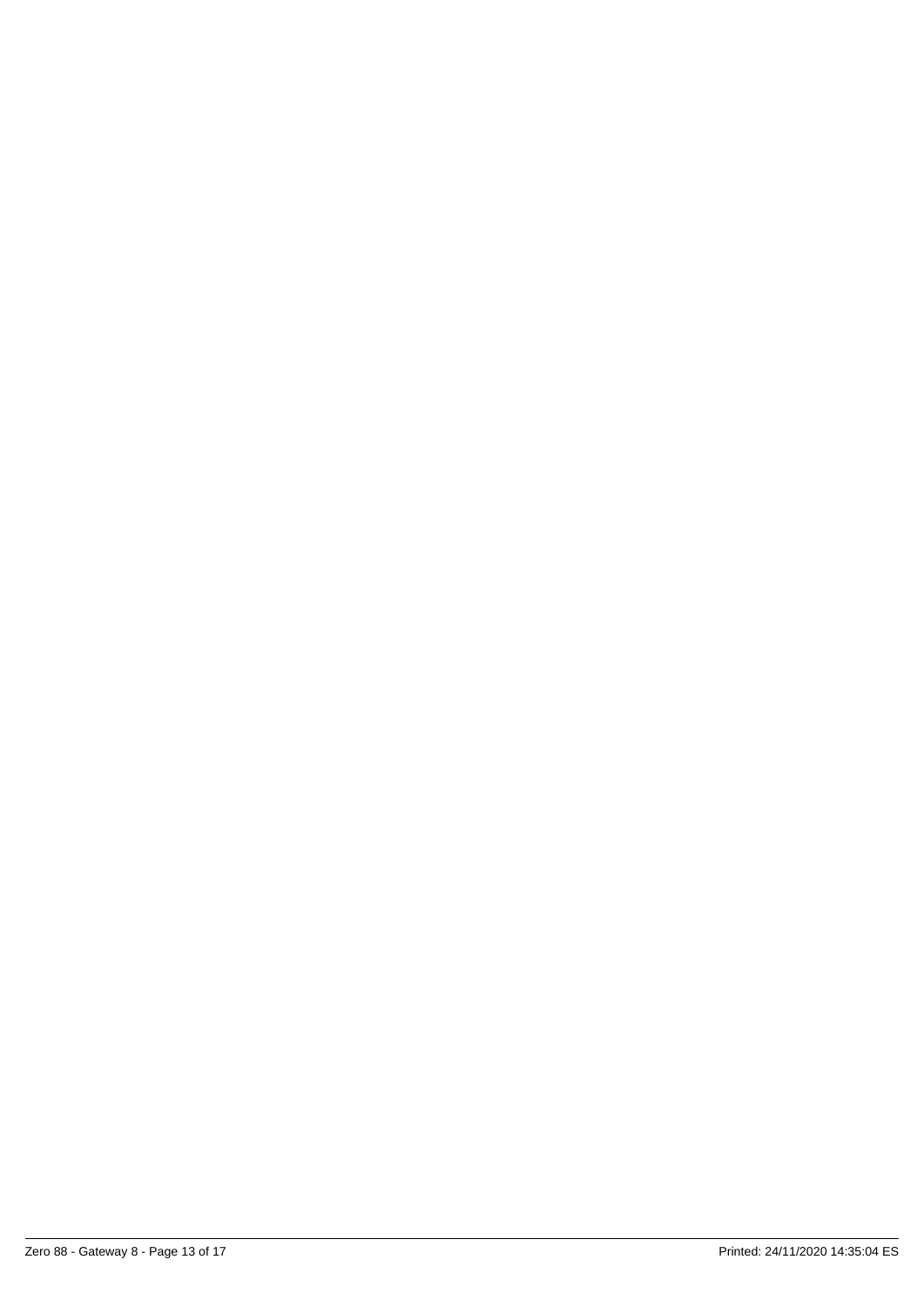## <span id="page-13-0"></span>**LED Indication**

Each port has an individual LED indicator. During operation, the LEDs illuminate green to show DMX activity.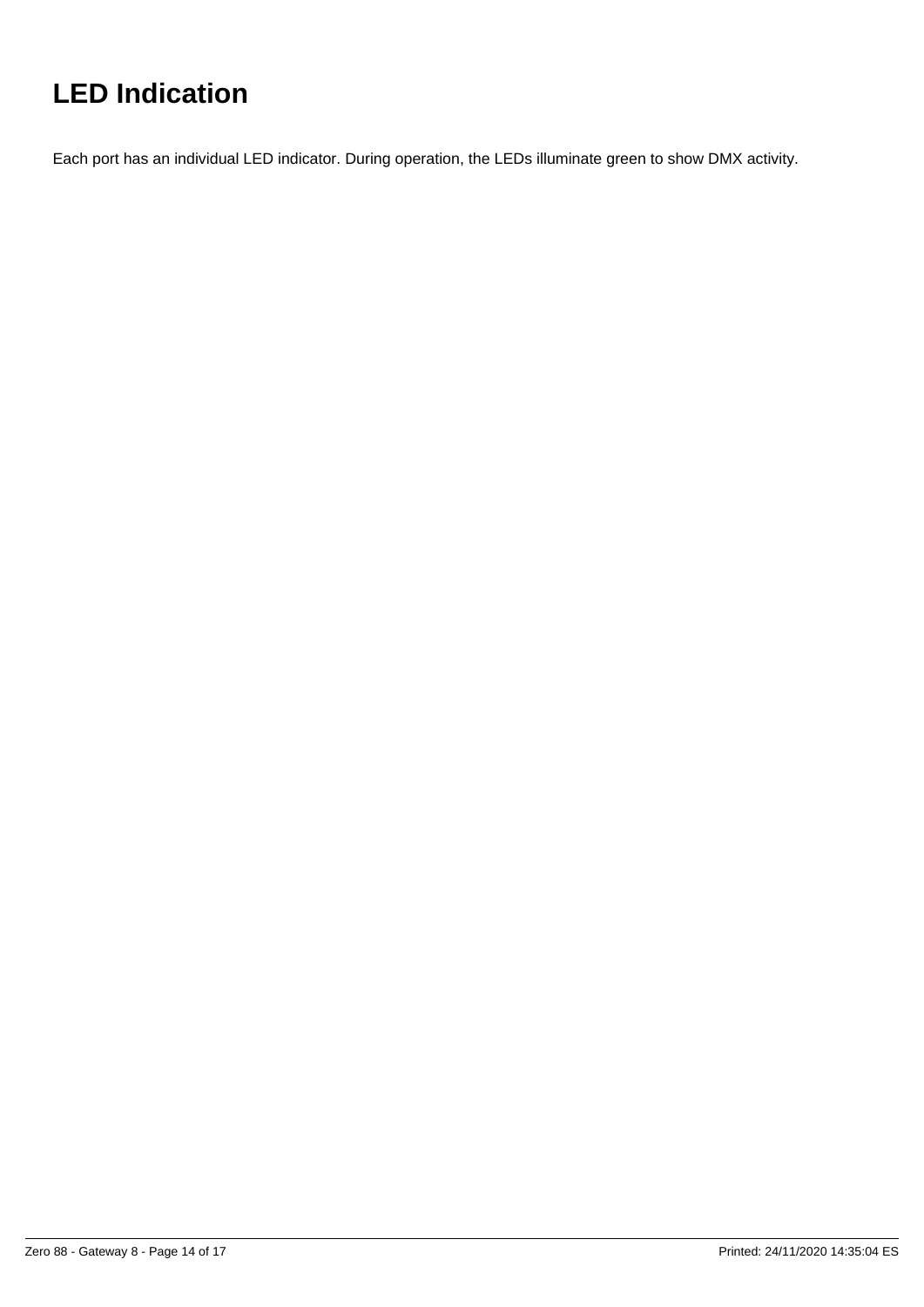## <span id="page-14-0"></span>**Electrical**

- Supply Voltage: 100 230 VAC
- Input Power (max): 30W
- Mains Fuse: Internal 3.15A Slow Blow
- This product must be earthed
- Apparatets stikprop skal tilsluttes en stikkontakt med jord, som giver forbindelse til stikproppens jord.
- Laite on liitettävä suojakoskettimilla varustettuun pistorasiaan
- Apparatet må tilkoples jordet stikkontakt
- Apparaten skall anslutas till jordat uttag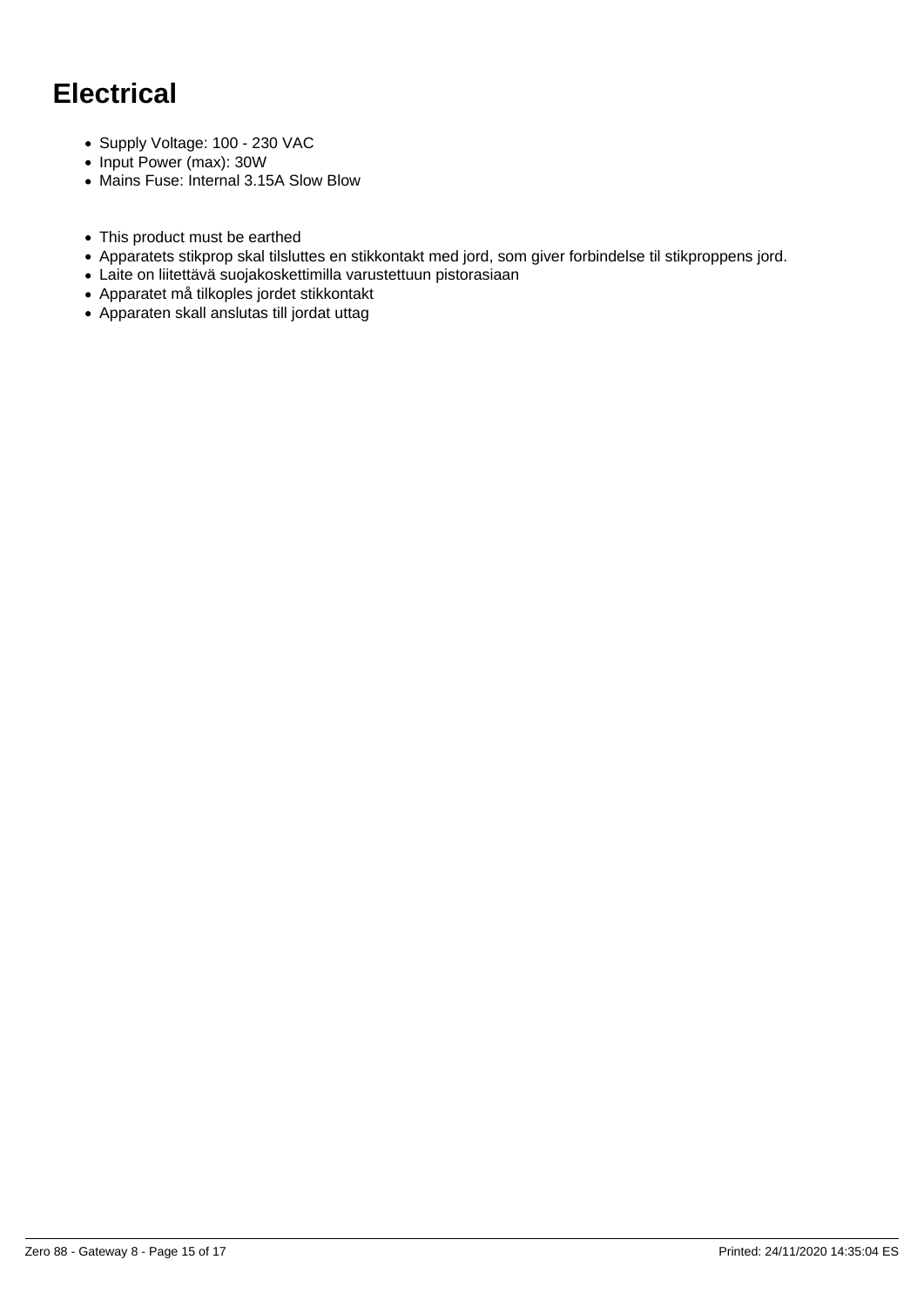### <span id="page-15-0"></span>**Mechanical**

Always observe the operating environment information. If this environment is exceeded, it is likely that damage will occur to your Gateway 8.

- Height: 1RU
- Width: 482.60mm (19" Rack Mount)
- Depth: 150.50mm
- Weight: 2.4kg
- Operating Temperature: 0°C to 40°C
- Storage Temperature: -10°C to +50°C
- Operating Relative Humidity (max): 80% Non Condensing
- IP Rating: IP20 Indoor Use Only